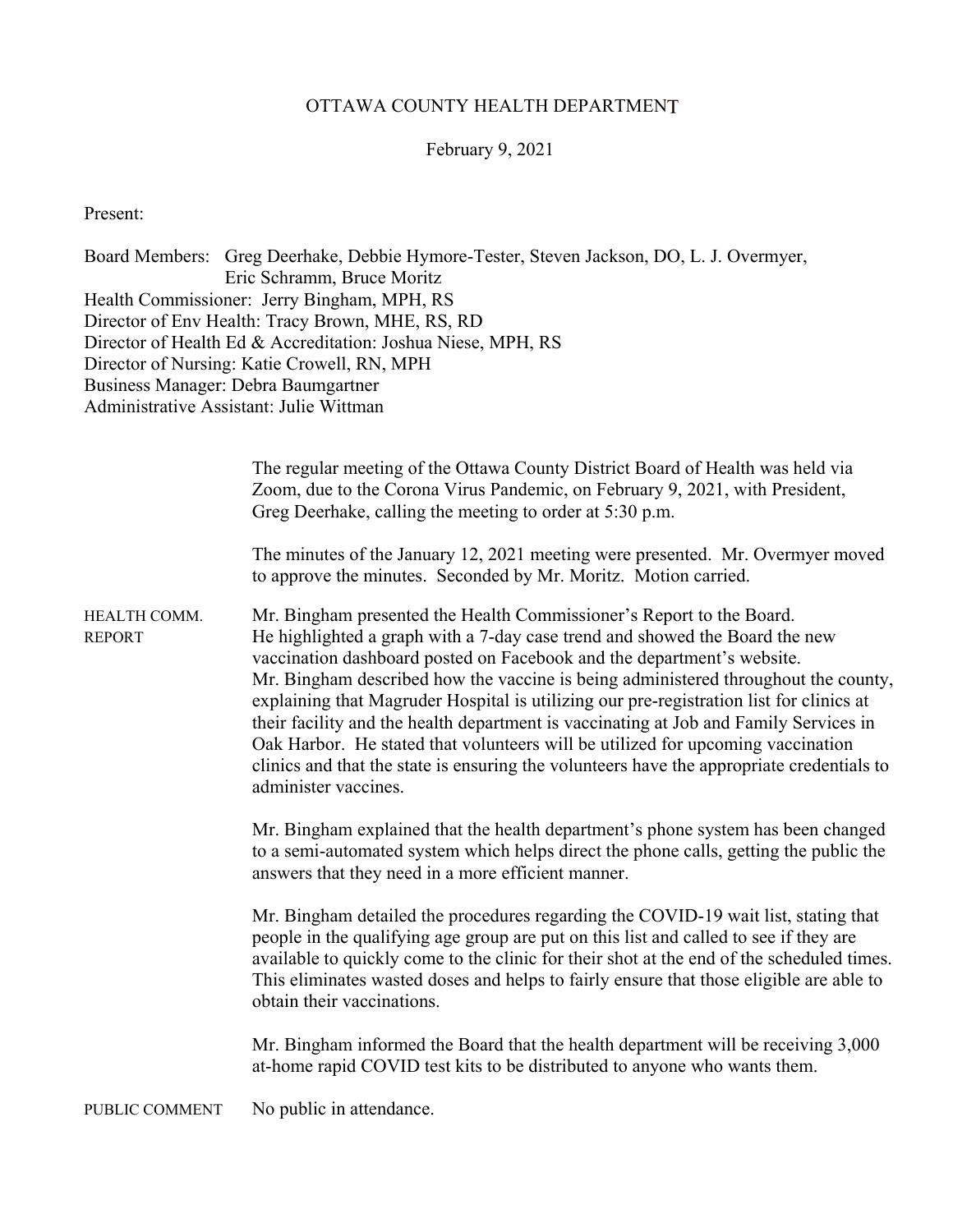| <b>ACTIVITY REPORTS</b>              | Ms. Crowell reported that the Nursing Division has been busy vaccinating at COVID<br>clinics, while still running routine clinics at the health department. She explained the<br>temperature challenges of the Pfizer COVID-19 vaccine and the trials of distributing<br>the vaccine to those in the appropriate age group while not receiving a large amount<br>of vaccine. Ms. Crowell informed the Board that the clinics have been running<br>smoothly thanks to the staff and the volunteers.                                                  |                                                           |  |  |
|--------------------------------------|-----------------------------------------------------------------------------------------------------------------------------------------------------------------------------------------------------------------------------------------------------------------------------------------------------------------------------------------------------------------------------------------------------------------------------------------------------------------------------------------------------------------------------------------------------|-----------------------------------------------------------|--|--|
|                                      | Ms. Brown reported that the sewage program has been picking up, specifically<br>sewage site evaluations and installation of systems for the Water Pollution Control<br>Loan Fund (WPCLF) Program. She added that her staff has been registering the<br>public for their COVID-19 vaccinations and working in the vaccine clinics as well.                                                                                                                                                                                                           |                                                           |  |  |
|                                      | Mr. Niese reported that the Emergency Preparedness Coordinator has been focusing<br>his efforts on working and coordinating schedules with the Emergency Management<br>Agency to ensure adequate staffing at the COVID vaccination clinics. He informed<br>the Board that the transition to the county's network will be coming soon, and that the<br>new website should be up and running in May 2021. Mr. Niese stated that he is<br>researching programs so that credit card payments can be utilized for services<br>throughout the department. |                                                           |  |  |
| FISCAL REPORTS                       |                                                                                                                                                                                                                                                                                                                                                                                                                                                                                                                                                     |                                                           |  |  |
| 1. HH Accts. Recv.                   | Ms. Baumgartner presented the January 2021 Home Health Accounts Receivable                                                                                                                                                                                                                                                                                                                                                                                                                                                                          |                                                           |  |  |
| 2. Financial Report                  | Report.<br>Ms. Baumgartner presented the January 2021 Board of Health Financial Report.                                                                                                                                                                                                                                                                                                                                                                                                                                                             |                                                           |  |  |
| <b>2020 FUND</b><br><b>TRANSFERS</b> | Ms. Baumgartner recommended the Board approve the final 2020 Fund Transfers.<br>(Attached) Mr. Overmyer moved to approve the Fund Transfers as presented.<br>Seconded by Mr. Schramm. Motion carried.                                                                                                                                                                                                                                                                                                                                               |                                                           |  |  |
| 2022 BUDGET                          | Mr. Bingham informed the Board that the Finance Committee met on<br>February 1, 2021, to prepare the 2022 budget. Mr. Moritz moved to approve the 2022<br>budget as presented. Seconded by Ms. Hymore-Tester. Motion carried.                                                                                                                                                                                                                                                                                                                       |                                                           |  |  |
| <b>MEETINGS</b>                      | There are no meetings scheduled for February 2021, due to the COVID-19 Pandemic.                                                                                                                                                                                                                                                                                                                                                                                                                                                                    |                                                           |  |  |
| <b>BILL APPROVALS</b>                | Mr. Overmyer moved to pay the bills. (Attached) Seconded by Mr. Moritz. Motion<br>carried.                                                                                                                                                                                                                                                                                                                                                                                                                                                          |                                                           |  |  |
|                                      | Next Meeting Date<br>District Advisory Council                                                                                                                                                                                                                                                                                                                                                                                                                                                                                                      | March 9, 2021 at 5:30 p.m.<br>March 11, 2021 at 6:00 p.m. |  |  |
|                                      | Being no further business, the meeting was adjourned.                                                                                                                                                                                                                                                                                                                                                                                                                                                                                               |                                                           |  |  |
|                                      | Respectfully Submitted,                                                                                                                                                                                                                                                                                                                                                                                                                                                                                                                             |                                                           |  |  |
|                                      | Gerald W. Bingham, MPH, RS<br><b>Health Commissioner</b><br>Secretary                                                                                                                                                                                                                                                                                                                                                                                                                                                                               | Greg Deerhake<br>President                                |  |  |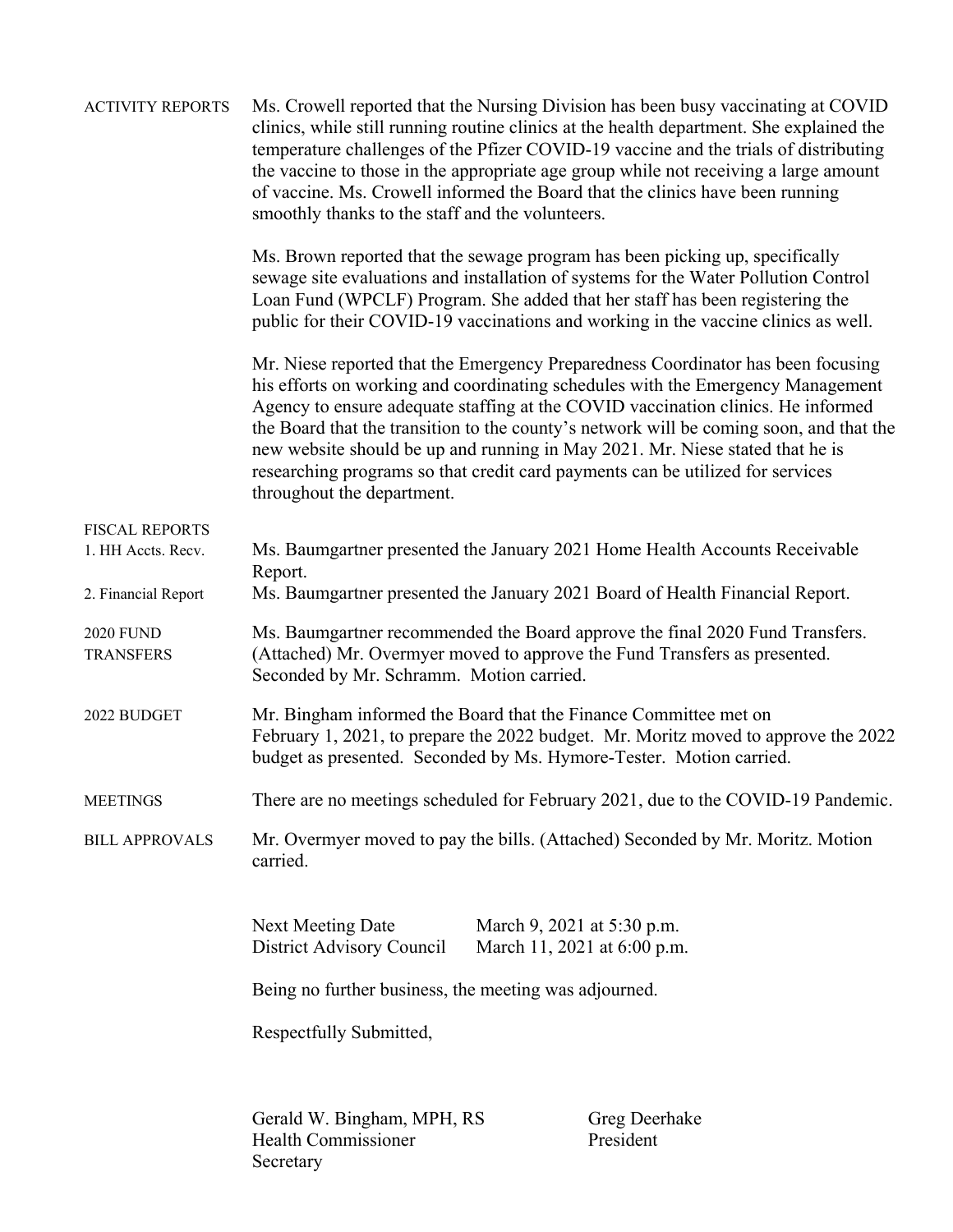#### **OTTAWA COUNTY HEALTH DEPARTMENT 2020 YEAR END FUND TRANSFER RECONCILIATION ADJUSTMENT February 9, 2021**

|                 | <b>FROM FUND:</b>            | <b>TO FUND:</b> |                 | <b>AMOUNT</b>   |
|-----------------|------------------------------|-----------------|-----------------|-----------------|
| 036.0081.530800 | <b>Food Service</b>          | 004.1001.401300 | Board of Health | \$<br>6,542.11  |
| 040.0084.530900 | <b>Public Health Nursing</b> | 004.1001.401300 | Board of Health | \$<br>16,436.75 |
| 043.0281.530100 | <b>Family Planning</b>       | 004.1001.401300 | Board of Health | \$<br>4,966.38  |
| 045.0085.531500 | <b>Private Water</b>         | 004.1001.401300 | Board of Health | \$<br>4,508.16  |
| 046.0048.530100 | <b>Community Health</b>      | 004.1001.401300 | Board of Health | \$<br>15.41     |
| 050.0087.531300 | <b>EPSDT</b>                 | 004.1001.401300 | Board of Health | \$<br>384.32    |
| 061.0092.530800 | <b>MHPs</b>                  | 004.1001.401300 | Board of Health | \$<br>563.39    |
| 063.0139.530900 | Home Health                  | 004.1001.401300 | Board of Health | \$<br>15,509.42 |
| 064.0094.531200 | WIC.                         | 004.1001.401300 | Board of Health | \$<br>12,929.45 |
| 076.0142.530200 | Pools                        | 004.1001.401300 | Board of Health | \$<br>914.44    |
| 090.0239.530100 | <b>Get Vaccinated</b>        | 004.1001.401300 | Board of Health | \$<br>679.67    |
| 091.0116.530800 | Camps                        | 004.1001.401300 | Board of Health | \$<br>395.65    |
| 115.0137.530100 | Solid Waste                  | 004.1001.401300 | Board of Health | \$<br>462.62    |
| 116.0104.531200 | <b>CFHSP</b>                 | 004.1001.401300 | Board of Health | \$<br>78.99     |
| 117.0105.530900 | Sewage                       | 004.1001.401300 | Board of Health | \$<br>19,419.39 |
| 119.0107.531200 | PHI/PHEP                     | 004.1001.401300 | Board of Health | \$<br>85,542.60 |
|                 |                              |                 |                 |                 |

\$ 169,348.75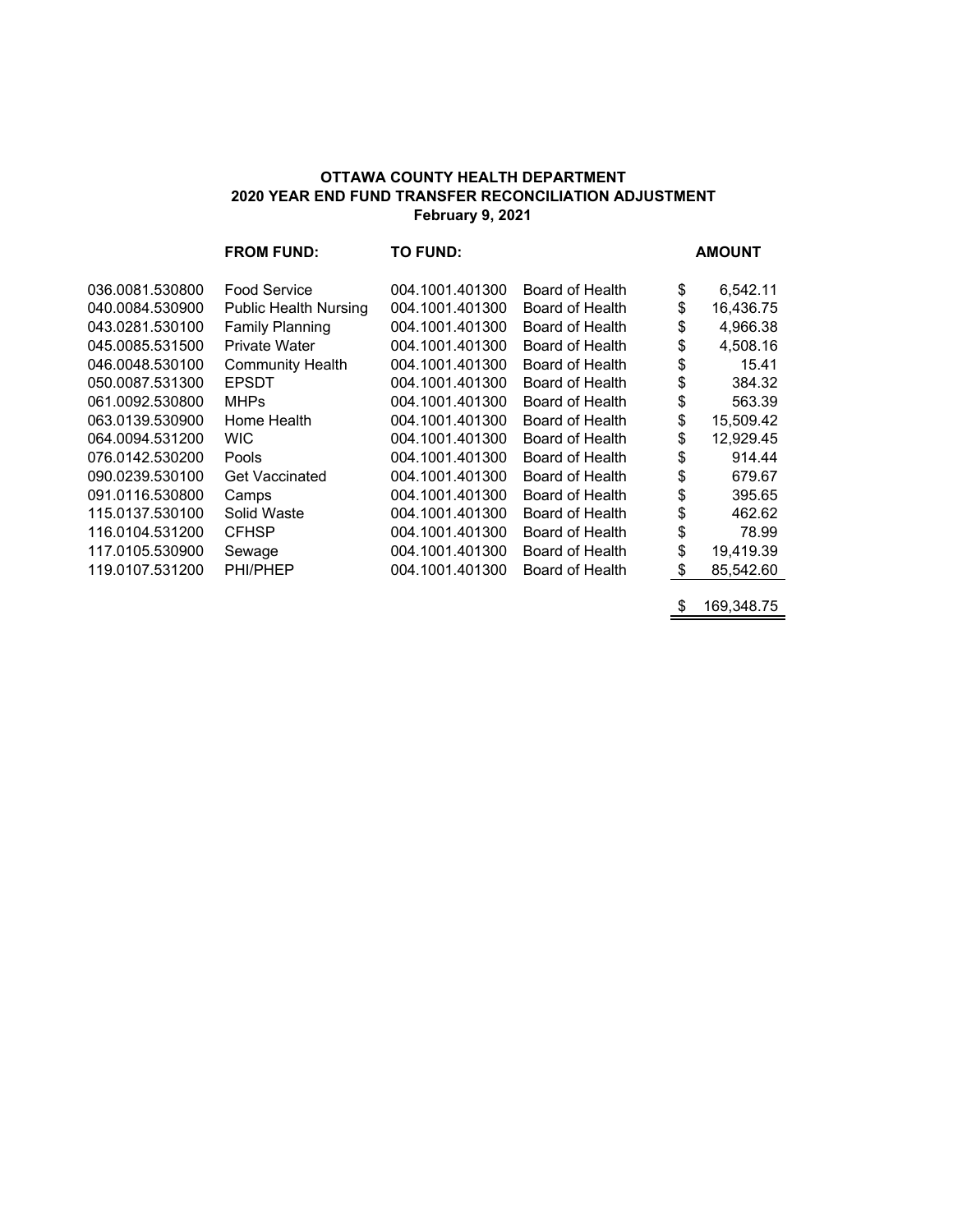### **OTTAWA COUNTY HEALTH DEPARTMENT 2020 YEAR END FUND TRANSFER RECONCILIATION ADJUSTMENT CAPITAL EQUIPMENT February 9, 2021**

|                 | <b>FROM FUND:</b> | <b>TO FUND:</b>                 |      | <b>AMOUNT</b> |
|-----------------|-------------------|---------------------------------|------|---------------|
| 156.0109.534700 | Capital Equipment | 004.1001.401300 Board of Health | - \$ | 1,060.00      |
|                 |                   |                                 |      | 1,060.00      |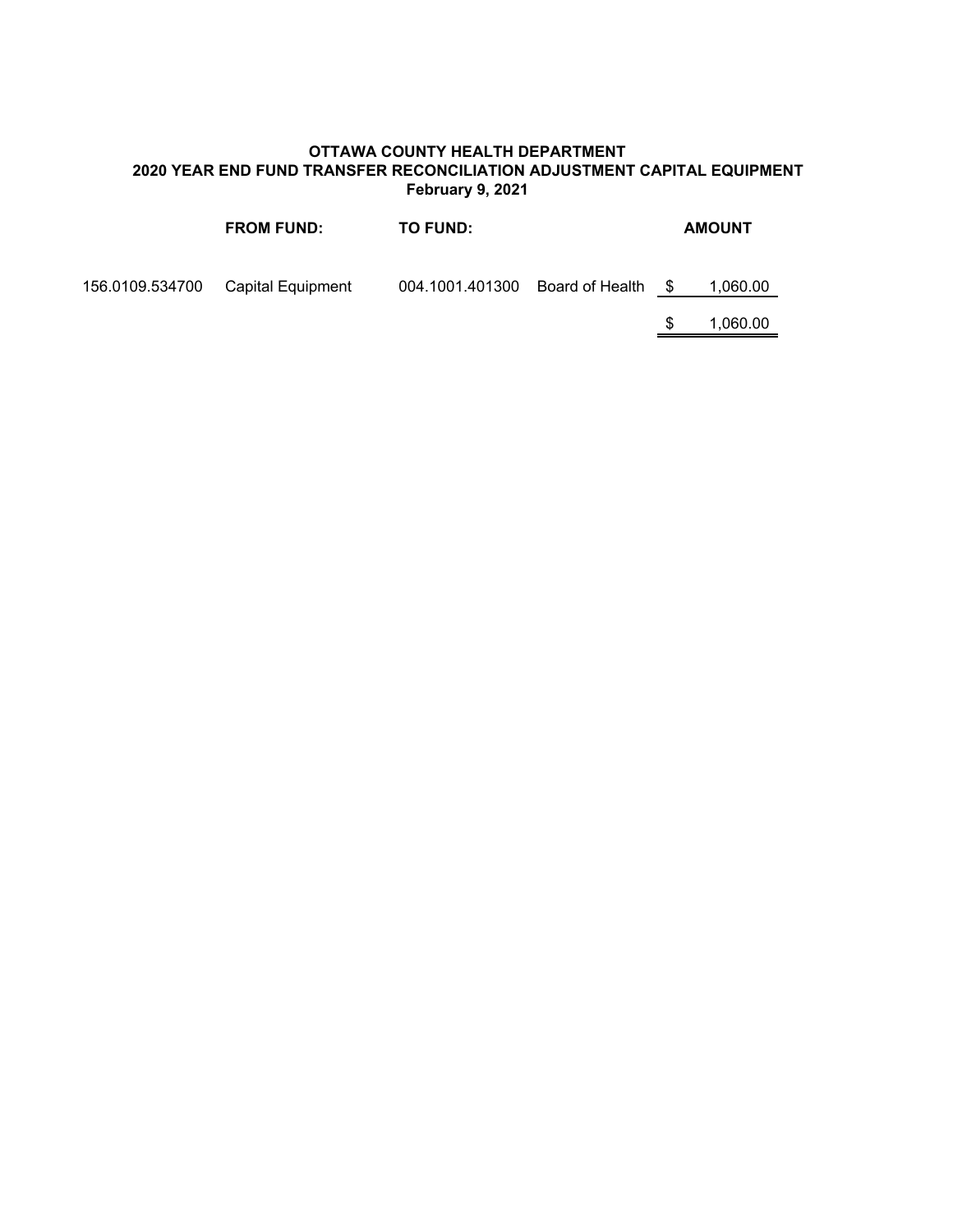### **OTTAWA COUNTY HEALTH DEPARTMENT 2021 ADDITIONAL APPROPRIATION February 9, 2021**

| <b>FUND:</b>         | LINE ITEM:                |     | <b>AMOUNT</b> |
|----------------------|---------------------------|-----|---------------|
| 046 Community Health | 046.0048.530100 Transfers | \$. | 1.000.00      |
| 116 CFHSP            | 116.0104.531200 Transfers | S   | 1.000.00      |
| 119 PHEP $(PHI)$     | 119.0107.531200 Transfers |     | 80,000.00     |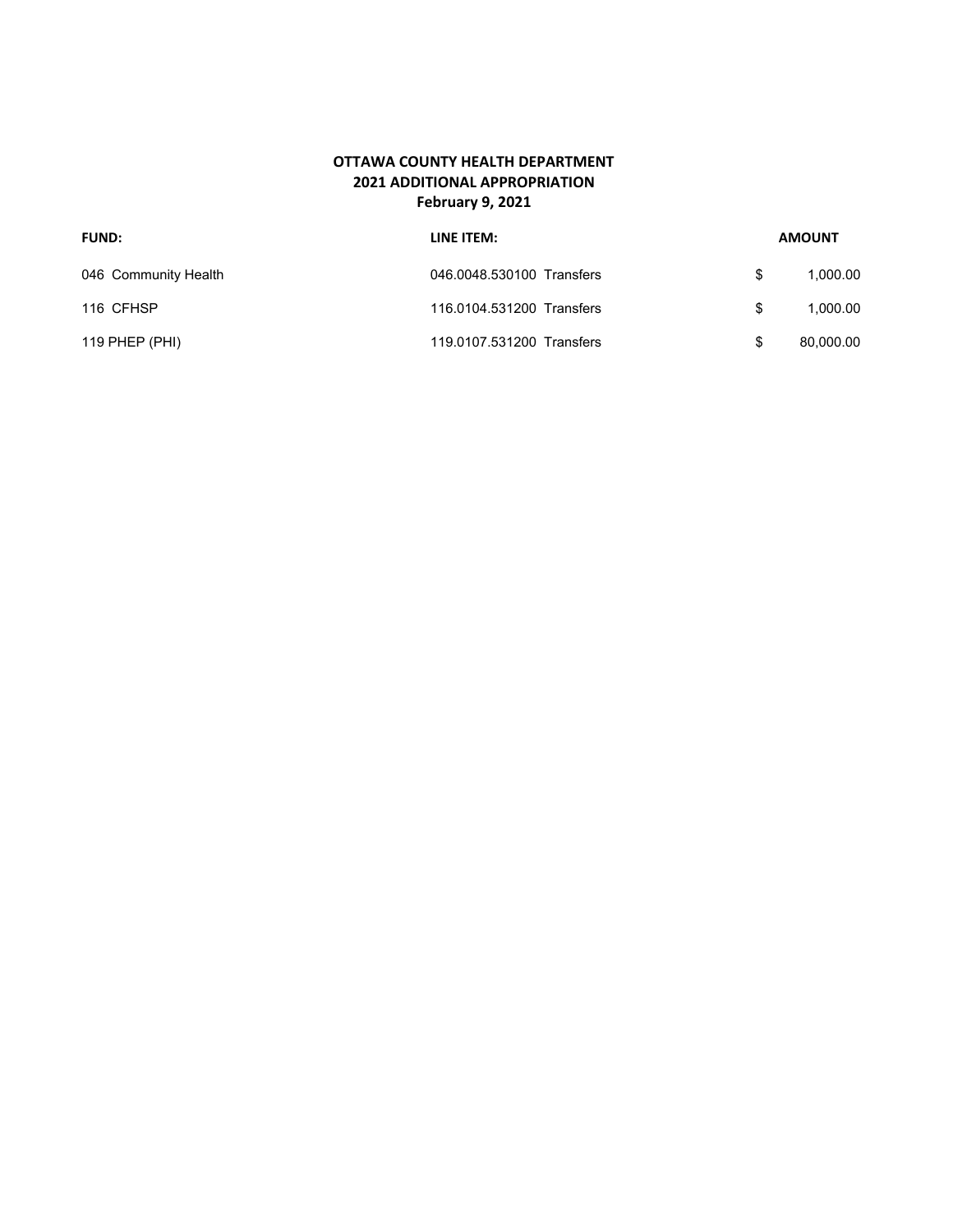# BILLS PAID FEBRUARY 2021

| AETNA                             | \$48.26    | <b>MERCK</b>                 | \$4,467.75  |
|-----------------------------------|------------|------------------------------|-------------|
| HH OVERPAYMENT REFUND             |            | <b>GARDASIL</b>              |             |
| ANDA, INC.                        | \$11.40    | <b>MERCK</b>                 | \$4,203.50  |
| <b>MEDROXYPROGESTERONE</b>        |            | MMR/VARIVAX                  |             |
| <b>BINGHAM</b>                    | \$25.20    | <b>MORITZ</b>                | \$80.00     |
| TRAVEL - JANUARY                  |            | BOARD MTG 02/09/21           |             |
| <b>BROWN</b>                      | \$127.12   | <b>MORITZ</b>                | \$80.00     |
| <b>TRAVEL - JANUARY</b>           |            | FINANCE COM MTG 02/21        |             |
| CENTER FOR DISEASE DETECTION, LLC | \$13.00    | <b>NIESE</b>                 | \$42.00     |
| FP LAB FEES                       |            | TRAVEL - JANUARY             |             |
| <b>CROWELL</b>                    | \$82.32    | OHIO DIVISION OF REAL ESTATE | \$5.00      |
| <b>TRAVEL - JANUARY</b>           |            | <b>BURIAL PERMIT</b>         |             |
| <b>DEERHAKE</b>                   | \$80.00    | OTTAWA COUNTY COMMISSIONERS  | \$74.08     |
| BOARD MTG 02/09/21                |            | IT SERVICES-JANUARY          |             |
| <b>DEERHAKE</b>                   | \$80.00    | <b>OVERMYER</b>              | \$80.00     |
| FINANCE COM MTG 02/21             |            | BOARD MTG 02/09/21           |             |
| ERIE COUNTY GENERAL HEALTH        | \$168.00   | PERRY PROTECH                | \$70.95     |
| <b>WATER SAMPLES</b>              |            | COPIER SERVICE FOR 01/21     |             |
| ERIE COUNTY GENERAL HEALTH        | \$63.00    | PERRY PROTECH                | \$70.95     |
| WATER SAMPLES - JANUARY           |            | COPIER SERVICE FOR 02/21     |             |
| ESOLUTIONS, INC.                  | \$95.00    | PERRY PROTECH                | \$70.95     |
| <b>HH FILE TRANSFER SERVICES</b>  |            | COPIER SERVICE FOR 03/21     |             |
| <b>FACER</b>                      | \$142.24   | PERRY PROTECH                | \$43.17     |
| TRAVEL - JANUARY                  |            | OVERAGE FOR 01/21            |             |
| <b>FOX</b>                        | \$49.28    | PERRY PROTECH                | \$34.09     |
| TRAVEL - JANUARY                  |            | OVERAGE FOR 12/20            |             |
| FP MAILING SOLUTIONS              | \$30.00    | <b>PERS</b>                  | \$12,763.46 |
| POSTAGE METER-FREIGHT             |            | PERS PAYMENT FEBRUARY        |             |
| FP MAILING SOLUTIONS              | \$209.00   | QUILL CORPORATION            | \$24.00     |
| POSTAGE METER INK                 |            | SUPPLIES - JANUARY           |             |
| <b>FRIENDS OFFICE</b>             | \$38.94    | RIVERVIEW INDUSTRIES, INC.   | \$971.40    |
| SUPPLIES - DECEMBER               |            | CUST. SERV FOR 12/20         |             |
| <b>GLAXOSMITHLKINE</b>            | \$2,654.84 | RIVERVIEW INDUSTRIES, INC.   | \$986.59    |
| HEP A&B/ ROTARIX / KINRIX         |            | CUST. SERV FOR 01/21         |             |
| HEIN                              | \$71.12    | <b>ROBERTS</b>               | \$46.75     |
| TRAVEL - JANUARY                  |            | COVID-19 CT-JANUARY 2021     |             |
| HYMORE-TESTER                     | \$80.00    | SANDATA TECHNOLOGIES         | \$465.24    |
| BOARD MTG 02/09/21                |            | <b>HOME PRO SERVICES</b>     |             |
| HYMORE-TESTER                     | \$80.00    | SANDATA TECHNOLOGIES         | \$465.24    |
| FINANCE COM MTG 02/21             |            | <b>HOME PRO SERVICES-FEB</b> |             |
| <b>JACKSON</b>                    | \$80.00    | SANOFI PASTEUR, INC.         | \$219.42    |
| BOARD MTG 02/09/21                |            | COVID CLINIC SUPPLIES        |             |
| KASEYA                            | \$513.24   | SANOFI PASTEUR, INC.         | \$156.44    |
| WEBROOT/VSA PROFESSIONAL          |            | TB                           |             |
| <b>MAGRUDER HOSPITAL</b>          | \$5.49     | SANOFI PASTEUR, INC.         | \$151.00    |
| <b>XYLOCAINE</b>                  |            | <b>SYRINGES</b>              |             |
| <b>MCCLOSKEY</b>                  | \$78.40    | SANOFI PASTEUR, INC.         | \$2,075.97  |
| TRAVEL - JANUARY                  |            | HIB/ADACEL/MENACTRA/PENT     |             |